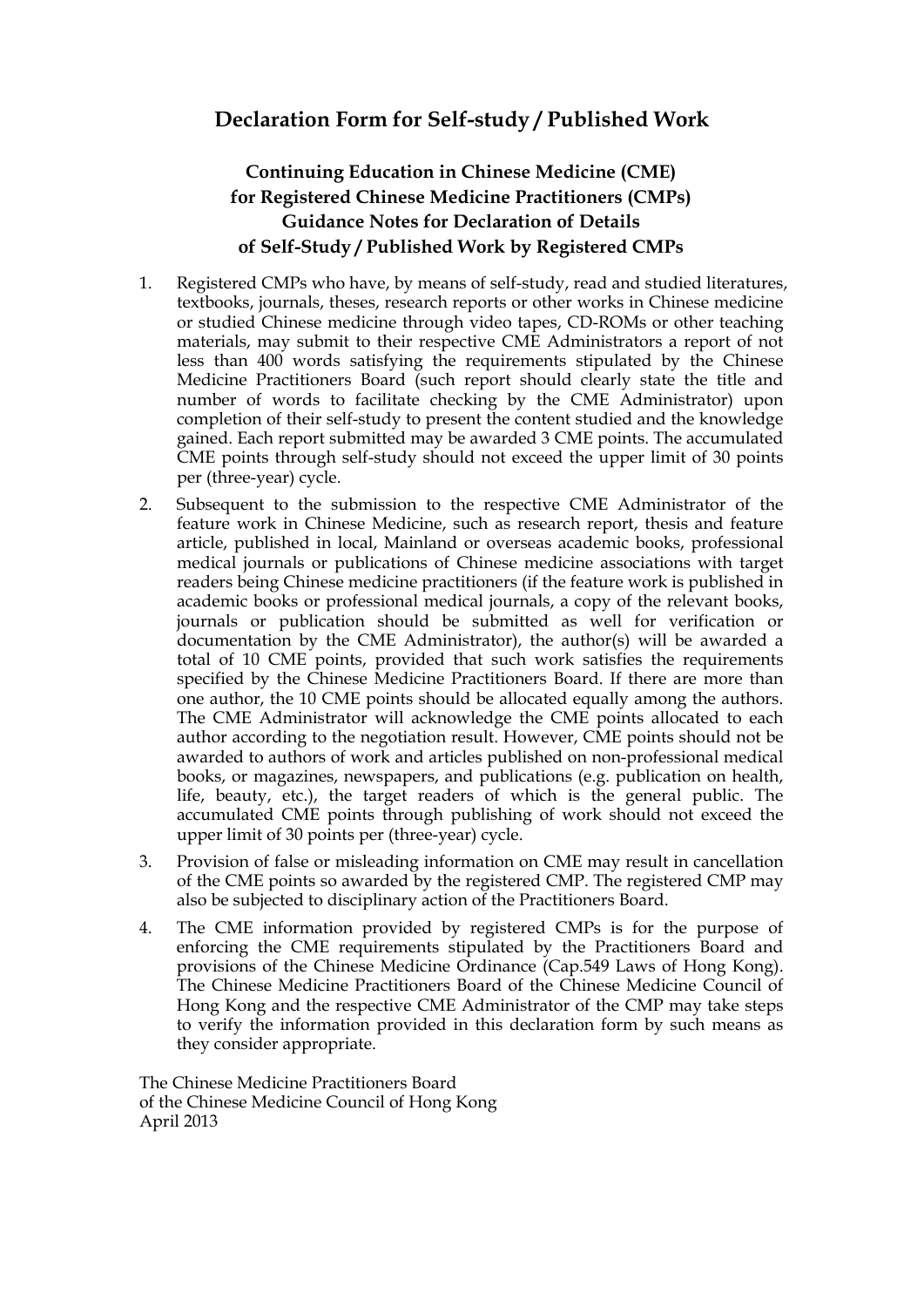## **Continuing Education in Chinese Medicine for Registered Chinese Medicine Practitioners (CMPs) Declaration Form for Self-study / Published Work**

Please complete and submit one form for each item of self-study/published work together with relevant documentary proofs and information such as self-study reports and the relevant book or journal in which the work is published.

| Name (Chinese)<br>Registration<br>Number<br><b>Respective CME</b><br>Administrator                                                                      | (English)<br>Self-study Period/<br>Date of Publication*                                                                                                                  |                                                                                                                                                               |
|---------------------------------------------------------------------------------------------------------------------------------------------------------|--------------------------------------------------------------------------------------------------------------------------------------------------------------------------|---------------------------------------------------------------------------------------------------------------------------------------------------------------|
| <b>CME Subjects Studied</b>                                                                                                                             |                                                                                                                                                                          |                                                                                                                                                               |
| The self-study / published work covers the following CME subjects (you may tick more than one):                                                         |                                                                                                                                                                          |                                                                                                                                                               |
| □ Hong Kong Healthcare System<br>and Regulatory System of<br>Chinese Medicine<br>$\Box$ Ancient Chinese Medical Proses<br>$\Box$ Chinese Materia Medica | □ Modern Basic Medical Science<br>$\Box$ Fundamental Theories of<br>Chinese Medicine<br>$\Box$ Medical Prescriptions in<br>Chinese Medicine                              | $\Box$ History of Chinese Medicine<br>and Various Theories of<br>Chinese Medicine<br>$\Box$ Diagnostics of Chinese<br>Medicine<br>□ Canon of Chinese Medicine |
| $\Box$ Treatise on Exogenous Febrile<br><b>Diseases</b><br>$\Box$ Internal Medicine of Chinese<br>Medicine<br>$\Box$ Paediatrics of Chinese Medicine    | $\square$ Synopsis of the Golden<br>Chamber<br>$\Box$ External Medicine of Chinese<br>Medicine<br>$\Box$ Ophthalmolory and<br>Otorhinolaryngology of<br>Chinese Medicine | $\Box$ Seasonal Febrile Diseases<br>$\Box$ Gynaecology of Chinese<br>Medicine<br>$\Box$ Orthopaedics and<br>Traumatology of Chinese<br>Medicine               |
| $\Box$ Acupuncture and Moxibustion of<br>Chinese Medicine                                                                                               | $\Box$ Health Maintenance and<br>Preservation of Chinese<br>Medicine                                                                                                     | $\Box$ Integration of<br>Chinese-Western Medicine                                                                                                             |
| $\Box$ Modernization of Chinese<br>Medicine<br>$\Box$ Others (please specify):                                                                          | $\Box$ Chinese Medicine Ordinance                                                                                                                                        | $\Box$ Code of Practice for Registered<br>Chinese Medicine<br>Practitioners                                                                                   |
|                                                                                                                                                         |                                                                                                                                                                          |                                                                                                                                                               |
| Details of Self-study                                                                                                                                   |                                                                                                                                                                          |                                                                                                                                                               |

| Author                        |                                |                                                |               |                 |
|-------------------------------|--------------------------------|------------------------------------------------|---------------|-----------------|
| Type of Self-study Materials: |                                |                                                |               |                 |
| $\Box$ Literature in          | $\Box$ Textbook $\Box$ Journal |                                                | $\Box$ Thesis | $\Box$ Research |
| Chinese Medicine              |                                |                                                |               | Report          |
| $\Box$ Video Tape             |                                | $\Box$ CD_ROM $\Box$ Others (please specify) : |               |                 |